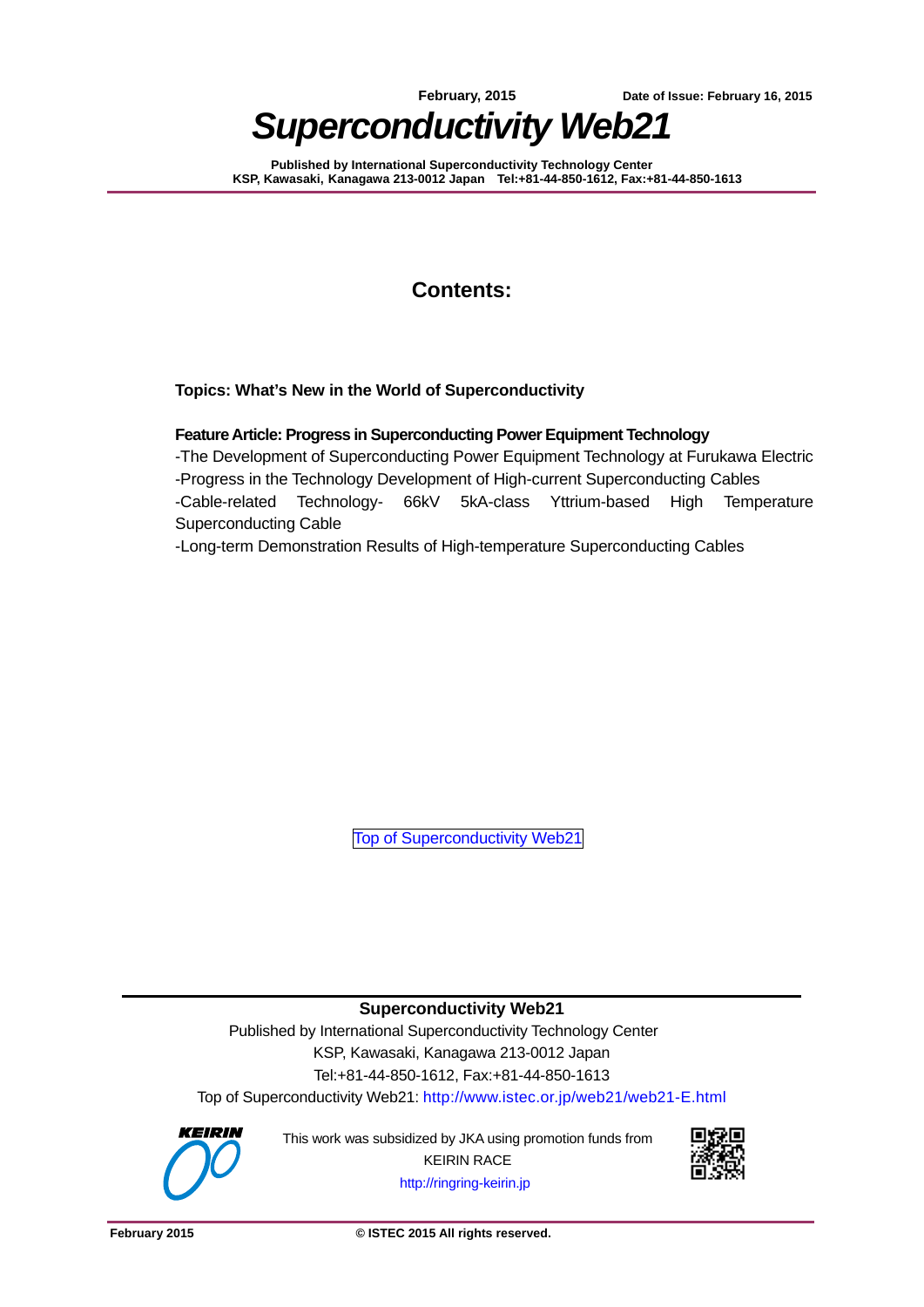**Published by International Superconductivity Technology Center KSP, Kawasaki, Kanagawa 213-0012 Japan Tel:+81-44-850-1612, Fax:+81-44-850-1613** 

### **What's New in the World of Superconductivity**



# 超导新闻 -世界的动向**-**

chāo dǎo xīnwén - shìjiè de dòngxiàng-

Yutaka Yamada, Principal Research Fellow Superconductivity Research Laboratory, ISTEC



★News sources and related areas in this issue

### ►**Basics** 기초 基础**[jīchǔ]**

### **New High Temperature Superconductor, T<sub>c</sub>=190K?**

### **Max-Plank Institute and Nature (12 Dec, 2014)**

For over 30 years, researchers have focused on cuprate room-temperature superconductors, which can carry currents without energy loss up to temperatures of 164K (-109 ˚C). However, researchers have demonstrated that hydrogen sulphide exhibits superconductivity at 190K (–83 ˚C) when it is subjected to high pressures, similar to those found at the Earth's core.

Mikhail Eremets working at the Max Planck Institute for Chemistry in Mainz, Germany, placed a tiny sample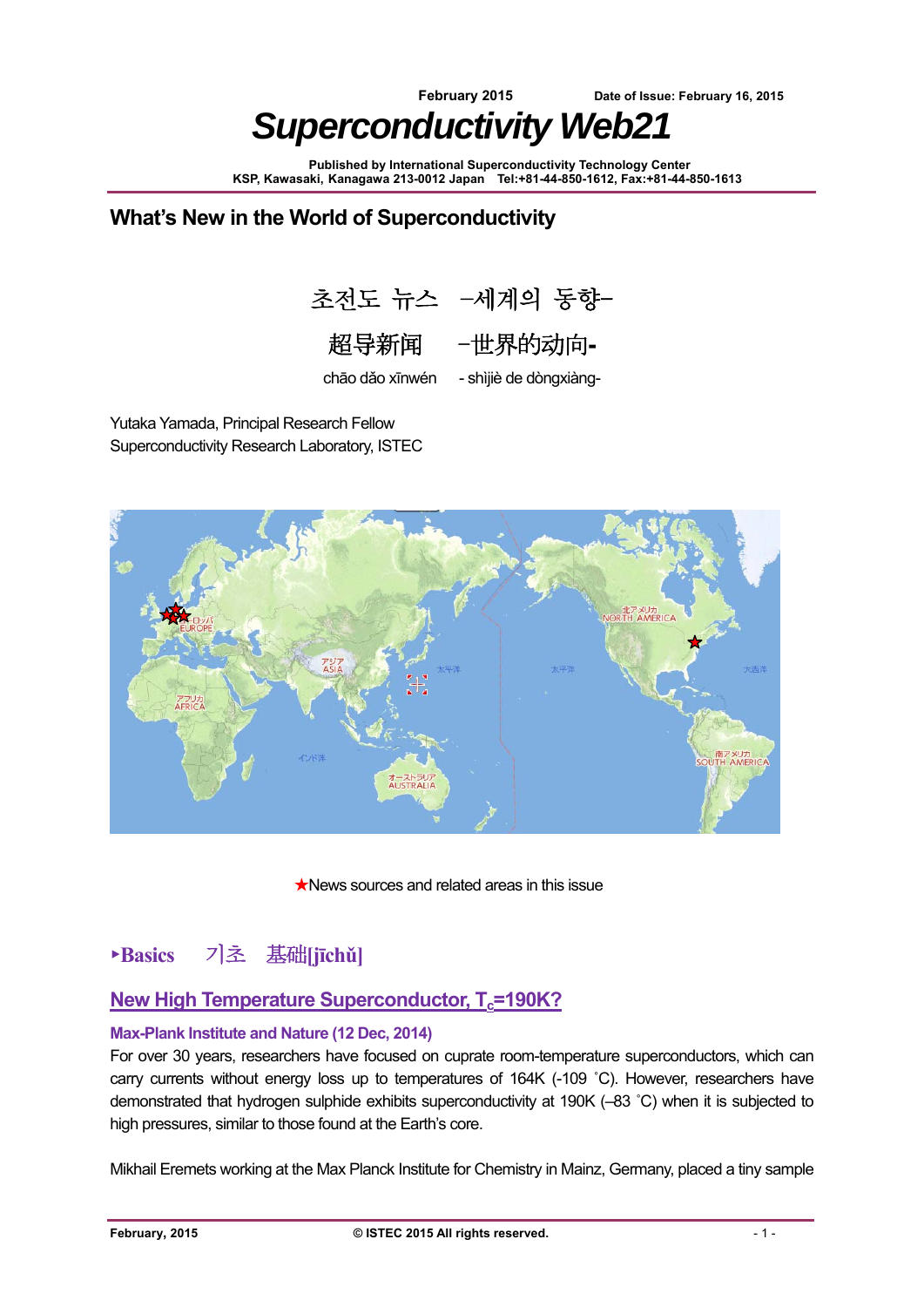**Published by International Superconductivity Technology Center KSP, Kawasaki, Kanagawa 213-0012 Japan Tel:+81-44-850-1612, Fax:+81-44-850-1613** 

of hydrogen sulphide between the tips of two diamond anvils and then measured how the material's electrical resistance changed as the system was cooled towards absolute zero. They discovered that the resistance dropped suddenly at around 190K under a pressure of 1.8 million atmospheres, indicating a superconducting transition. The researchers also report having observed a much lower transition temperature (90 K) when they exchanged heavier sulphur deuteride for sulphur hydride. They stated that heavier atoms would impede superconductivity by reducing crystal vibrations. Their findings are available online on arXiv, posted December 1.

The latest research builds on the work of Neil Ashcroft, a physicist at Cornell University in Ithaca, New York, who studied the superconducting potential of hydrogen compounds. Particularly, it aims to investigate recent theoretical predictions by a Chinese research team who predicted that hydrogen sulphide should remain superconducting up to about 80K under a pressure of 1.6 million atmospheres. The electrons in the Cooper pairs are squeezed together under such high pressure, making them less liable to be destroyed by thermal fluctuations.

"If the result is reproduced, it will be quite shocking. It would be a historic discovery", says Robert Cava, a solid-state chemist at Princeton University in New Jersey. It is hoped that the BCS theory can shed light on the search for other kinds of high-temperature superconductors, particularly in materials containing light elements such as hydrogen since they generate more rapid vibrations that create stronger bonds between electron pairs. If other groups confirm the findings, then these findings signify a huge increase in the critical temperature – the current record being 39 K, measured in MgB<sub>2</sub>. Alexander Gurevich, a theorist at Old Dominion University in Norfolk, Virginia, remains cautious and states that the authors have yet to demonstrate one of the hallmarks of superconductivity, known as the Meissner effect. He notes, "I do hope that this work will stimulate other groups to reproduce this experiment promptly".

Eremets and his colleagues say that it might now be possible to find high critical temperatures in other hydrogen-containing materials, such as carbon-based fullerenes or aromatic hydrocarbons. However, Cava adds that it is still too early to consider possible applications.

Source:"Superconductivity record breaks under pressure" (12 Dec, 2014) Nature News by Edwin Cartlidge and Nature magazine <http://www.nature.com/news/superconductivity-record-breaks-under-pressure-1.16552> Siemens (2014年12月18日) Author of the paper: A. P. Drozdov (Max-Planck Institut, Germany) m.eremets@mpic.de

### **Short-time but Higher T<sub>c</sub> at Room Temperature?**

#### **Max-Planck Institute (3 Dec, 2014)**

In 2013, an international team working with the Hambrug-based, Max Planck researcher Andrea Cavalleri, discovered that when YBCO is irradiated with short infrared laser pulses it briefly becomes superconducting at room temperature – albeit for only a few millionths of a microsecond. Physicists suggested that the laser pulses modified the coupling between the double layers in the crystal, causing individual atoms in the crystal lattice to shift briefly and thus enhance the superconductivity. The precise mechanism remained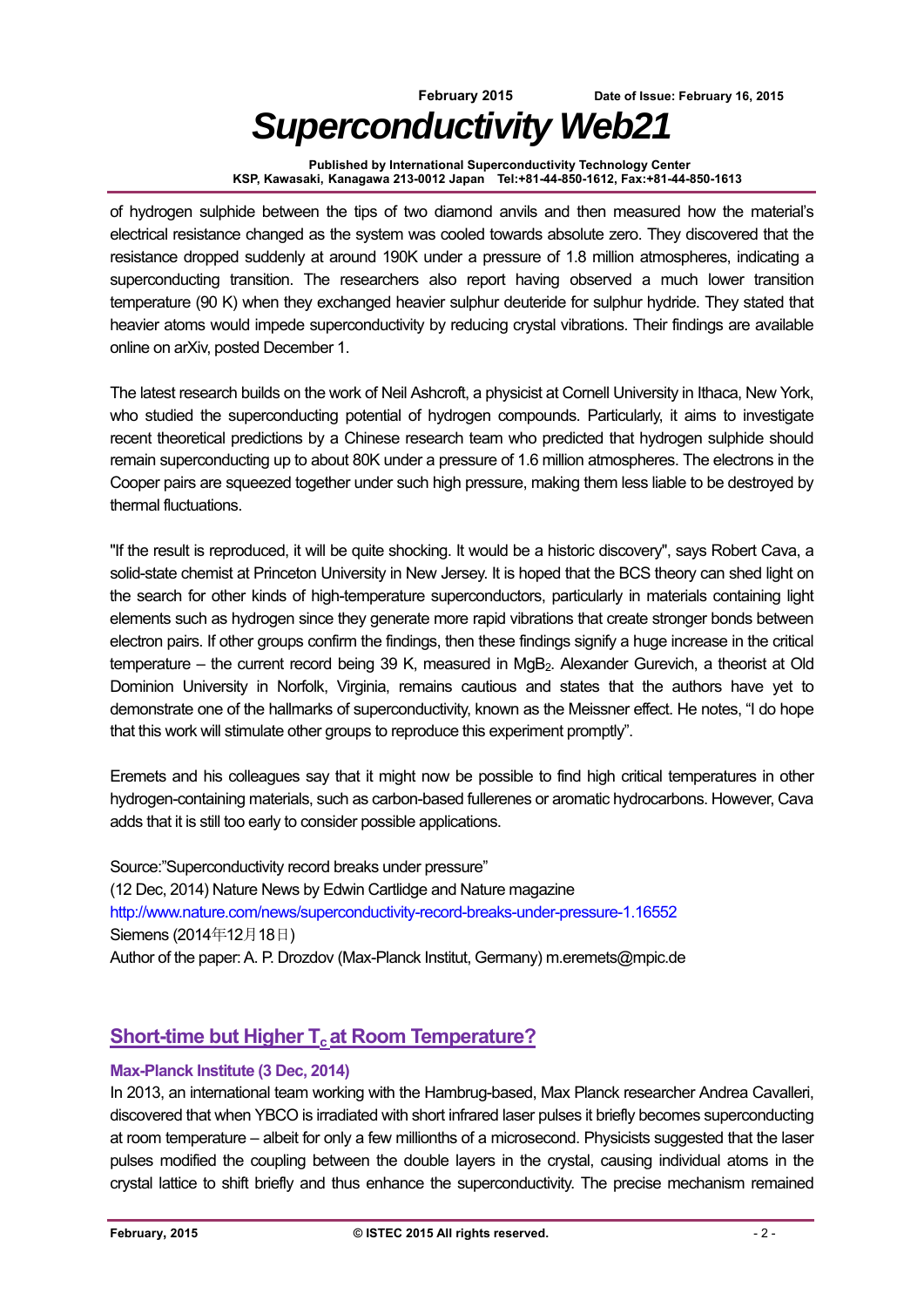

**Published by International Superconductivity Technology Center KSP, Kawasaki, Kanagawa 213-0012 Japan Tel:+81-44-850-1612, Fax:+81-44-850-1613** 

unclear until the researchers conducted an experiment using the world's most powerful X-ray laser based at LCLS in the USA. Their findings showed that the infrared pulse not only caused the atoms to oscillate, but had also shifted their position in the crystal and briefly making the copper dioxide double layers thicker by two picometres. This in turn increased the quantum coupling between the double layers to such an extent that the crystal became superconducting at room temperature for a few picoseconds.

This Hamburg team has made crucial contributions, which has now been able to present a possible explanation of the effect in the journal, Nature. The findings could assist in the development of materials, which become superconducting at significantly higher temperatures. If complex cooling were no longer necessary, it would mean a breakthrough for this technology.

Source: "Superconductivity without cooling" (3 Dec, 2014) Research News <http://www.mpg.de/8785897/superconductivity-room-temperature> Contact: Roman Mankowsky, roman.mankowsky@mpsd.mpg.de

### **Search for Higher T<sub>c</sub> Mechanism**

#### **Swiss Federal Institute of Technology Lausanne (EPFL) (18 Dec, 2014)**

Intense research is ongoing to exploit the physics of cuprates in the hope that we can develop room-temperature superconductors. Cuprates offer great promise for achieving superconductivity at high temperatures (-120 °C). Scientists from EPFL have employed a cutting-edge technique to reveal the way cuprates become superconductors.

Conventional superconductors conduct electricity with no electrical resistance under temperatures nearing absolute zero (−273.15 °C or 0 Kelvin). The electrons in the material form "Cooper pairs", and only when the atoms vibrate and create an attractive force between the electrons. However, cuprate superconductors are electrically insulating at normal temperatures and Cooper pairs do not form. The question here is how does superconductivity arise in cuprates?

A research team led by Marco Grioni at EPFL, has used a cutting-edge spectroscopic technique to explore and provide a novel understanding of superconductivity in cuprates. The scientists employed Resonant Inelastic X-ray Scattering, to interrogate the electronic structure of cuprates as it transitions into being a superconductor. Grioni says, "Normally, superconductors hate magnetism. Either you have a good magnet or a good superconductor, but not both. Cuprates are very different and have really surprised everyone, because they are normally insulators and magnets, but they become superconducting when a few extra electrons are added by gently tweaking its chemical composition." Cuprates do not lose their magnetic properties when they become superconducting, and Grioni believes that their findings could play a major role in the appearance of superconductivity. Their research outcome is published in Nature Communications.

Source:" Electron spin could be the key to high-temperature superconductivity" (18 Dec, 2014) News Mediacom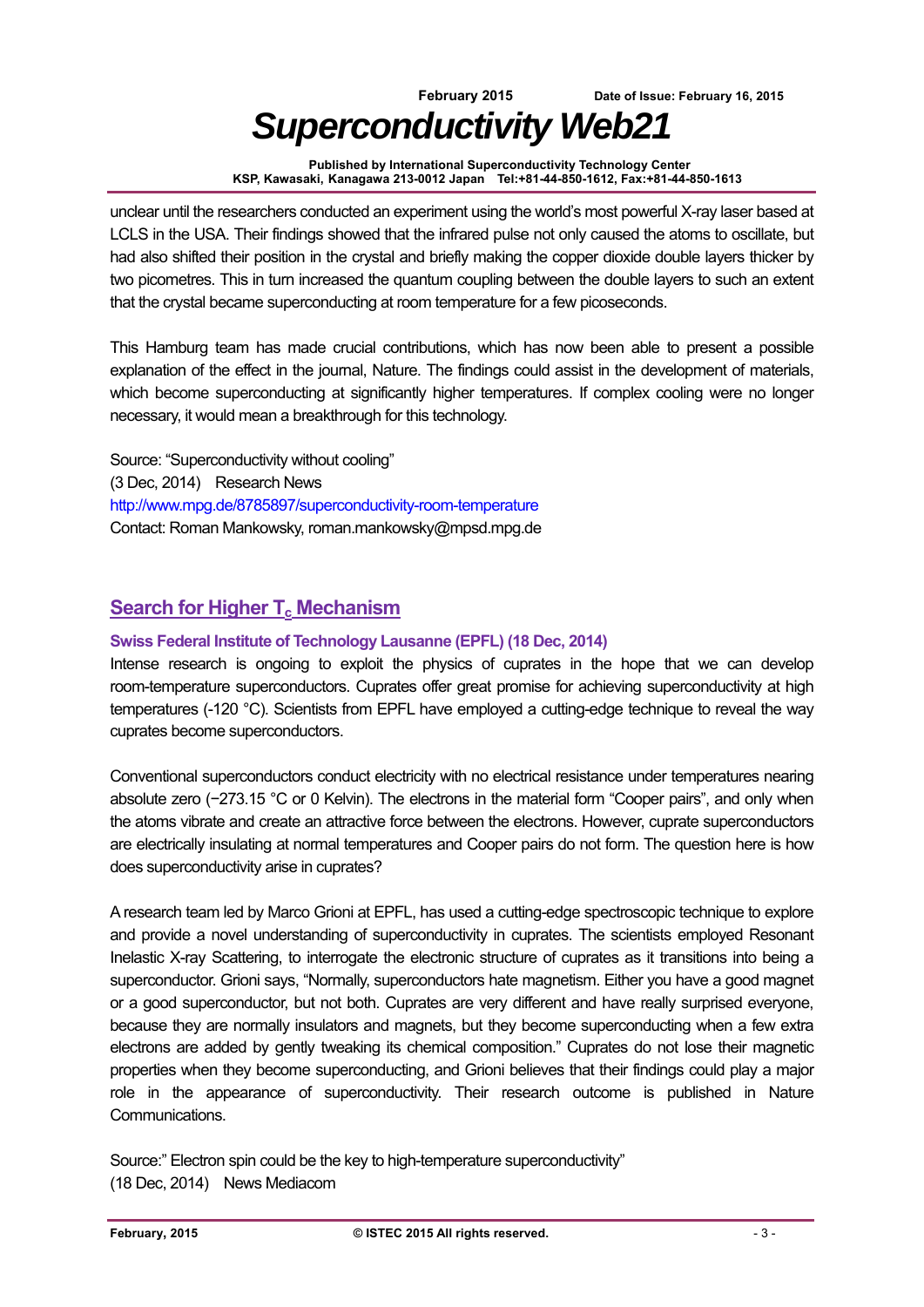**Published by International Superconductivity Technology Center KSP, Kawasaki, Kanagawa 213-0012 Japan Tel:+81-44-850-1612, Fax:+81-44-850-1613** 

<http://actu.epfl.ch/news/electron-spin-could-be-the-key-to-high-temperature/> Contact: Nikolaos Papageorgiou, n.papageorgiou@epfl.ch

### ►**Power Application** 전력응용电力应用 **[diànlì yìngyòng]**

### **Current Limiter for Renewable Energy Application**

#### **Siemens (18 Dec, 2014)**

Large loads of renewable or other decentralized energies can produce short circuits in power supplies operating in medium-voltage power grids. To address problems endangering power supplies, Siemens are installing a resistive-type superconducting fault current limiter (SFCL) at Stadtwerke Augsburg, the municipal utility in Augsburg, Germany. The project, abbreviated as "ASSIST," is being sponsored by the Bavarian State Ministry for Economic Affairs and Media, Energy and Technology, under the Bavaria's Innovative Energy Technologies and Energy Efficiency (BayINVENT) Program. The European Patent Office (EPO) has already granted Siemens several key patents for the technologies used in resistive superconducting fault current limiters. Development work and installation of the medium-voltage power grid utility will be completed by the end of 2015.

Superconducting fault current limiters can limit short-circuit currents in power transmission and distribution grids very quickly, thereby realizing reliable grid operation even under difficult conditions. The grids can also resume normal operation without additional measures soon after a short cooling period. Unlike today's conventional short-circuit limiting reactors with a constant high resistance, superconducting fault current limiters also exhibit another advantage that they are "invisible" to the grid during normal operation since they have no electrical resistance. Superconducting fault current limiters also allow several different power sub-grids to be linked, thereby increasing operational security and grid stability and eliminating the costs associated with frequently replacing or upgrading electrical components.

Dr. Tabea Arndt, head of Superconducting Components and Applications at Siemens Corporate Technology is quoted as saying, "With our innovative partner, Stadtwerke Augsburg, we have a power utility where we can demonstrate how this advanced technology can help master the challenges of the energy transition and grid upgrades successfully." Jürgen Völkel, technical director of Stadtwerke Augsburg, states, "Powerful plants for renewable energies (EEG plants) must be connected to the grid via efficient fault current limiters to protect electrical components."

Source:"Siemens to use superconductors in building the power grid of the future in Augsburg" (18 Dec, 2014) Joint Press Release

[http://www.siemens.com/press/en/pressrelease/?press=/en/pressrelease/2014/corporate/pr2014120086co](http://www.siemens.com/press/en/pressrelease/?press=/en/pressrelease/2014/corporate/pr2014120086coen.htm&content[]=Corp) en.htm&content[]=Corp

Contact: Mr. Harald Hassenmuller, herald.hassenmueller@siemens.com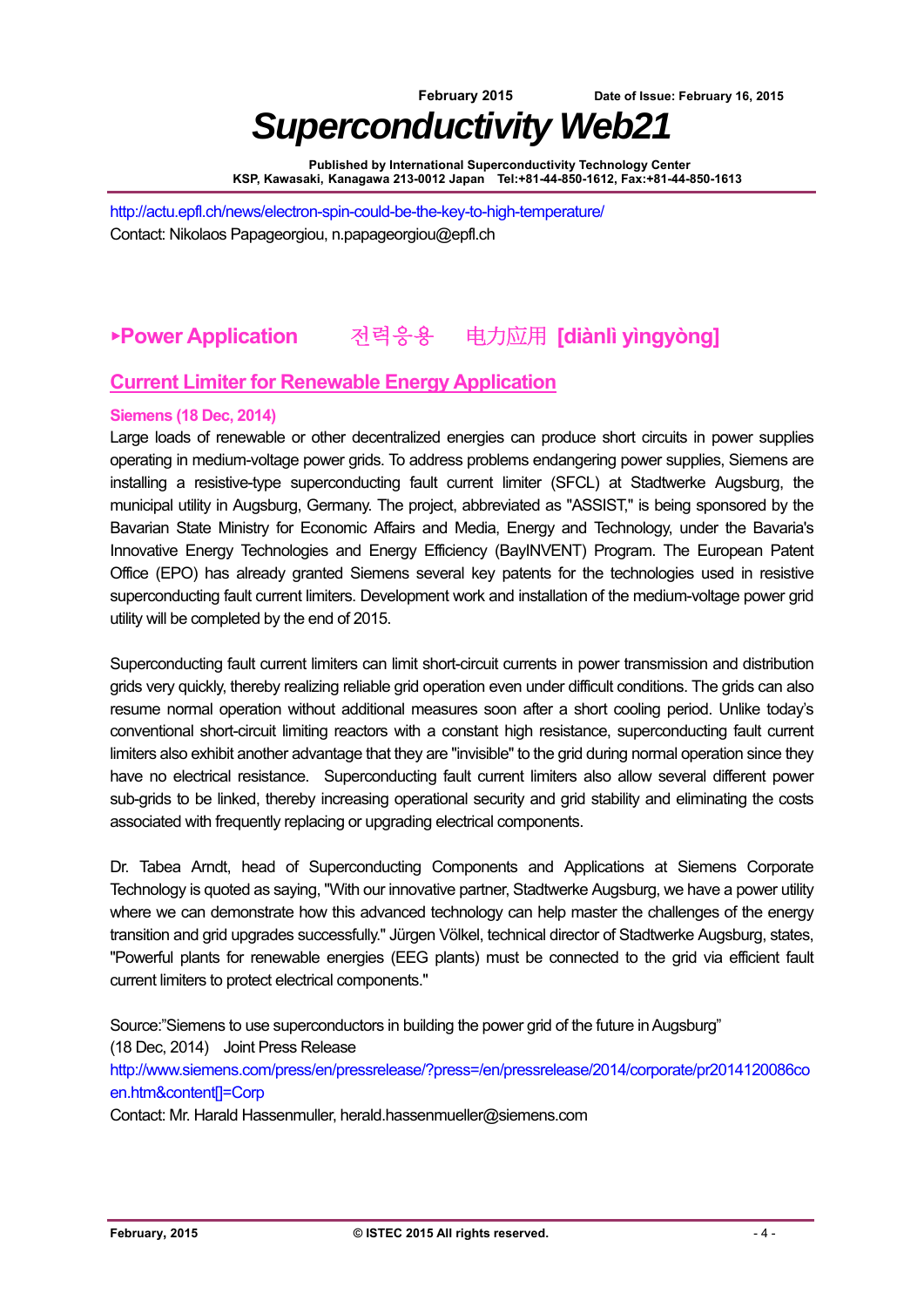**Published by International Superconductivity Technology Center KSP, Kawasaki, Kanagawa 213-0012 Japan Tel:+81-44-850-1612, Fax:+81-44-850-1613** 

### ►**Electronics** 엘렉트로닉스 电子应用 [**diànzǐyè yìngyòng]**

### **New Superconducting Supercomputer**

#### **Office of the Director of National Intelligence (IARPA) (9 Dec, 2014)**

Officials at the Intelligence Advanced Research Projects Activity (IARPA), part of the Office of the Director of National Intelligence, stated on Dec. 3 that they had awarded three research contracts to support the first phase of the Cryogenic Computing Complexity (C3) program. According to their announcement, significant technical obstacles had previously prevented the exploration of superconducting computing, however, recent innovations had created foundations for potential breakthroughs to be made in this field.

The initial aims of the three-year C3 program are for researchers to develop the critical components for the memory and logic subsystems and plan the prototype computer, ultimately developing a small-scale supercooled supercomputer prototype that would use exponentially less power and floor space. The federal government has been developing an exa-scale supercomputing system, potentially capable of 1 exaflop floating point operations per second, by 2020, equivalent to 50 of the DOE's current Titan systems. Exascale computing would allow intelligence agencies to decipher ever-stronger encryption algorithms and be able to analyze truly big data.

The contract involves teams led by IBM, Raytheon BBN Technologies and Northrop Grumman. It is highly anticipated that the USA will become the lead as the first nation to break the exaflop barrier in supercomputing. Marc Manheimer, a C3 program manager at IARPA, said the awards are part of a two-phase process for the development of greater-performing replacements to the federal government's current range of supercomputers. He estimated that a supercooled machine would provide 100 petaflops of performance for about 200 kilowatts of electricity, theoretically deliver five times the performance for 1/40th of the power in a much smaller footprint compared to Titan system. IARPA anticipates seeking further proposals in the third year of the first phase for further development.

Source:"IARPA awards contracts for supercomputer development" (8 Dec, 2014) IARPA in the NEWS <http://www.iarpa.gov/index.php/newsroom/iarpa-in-the-news/2014?start=10> Contact: Federal Computer Week, mrockwell@fcw.com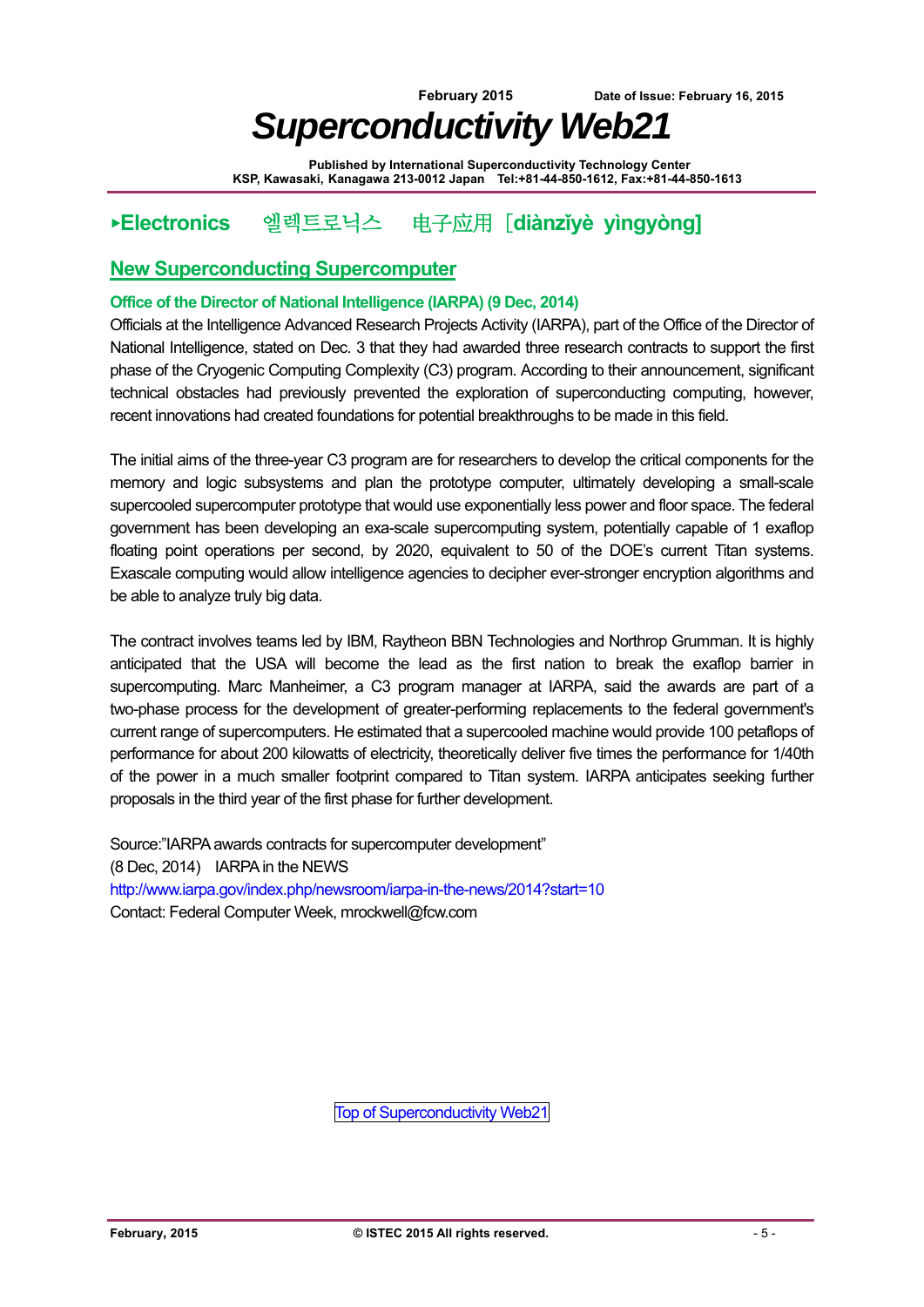**Published by International Superconductivity Technology Center KSP, Kawasaki, Kanagawa 213-0012 Japan Tel:+81-44-850-1612, Fax:+81-44-850-1613** 

### **Feature Article: Progress in Superconducting Power Equipment Technology -The Development of Superconducting Power Equipment Technology at Furukawa Electric**

Shinichi Mukoyama, Director Power & System Laboratories Furukawa Electric Co., Ltd.

Yttrium-based superconducting coated conductors (2G HTS wires) characteristically can maintain high critical currents in high magnetic field environments. Their utilization is anticipated for realizing low costs due to the reduced consumption of rare earth metals. In fact, several years ago AMSC and Superpower in the USA were the only commercial manufacturers of 2G HTS wires, however more companies, including Fujikura in Japan, have recently started commercial sales. With regards to wire performance, 500m-class wires exceeding 400 A/cm characteristics are being traded on the market and leading to buoyant application research studies. At Furukawa Electric for example, the application development of high-performance 2G HTS wires is progressing to perform feasibility assessments of superconducting cables, power equipment apparatus flywheels and wind power turbines applications.



Demonstration trials of 275kV 3kA 30m-long superconducting cable

#### **1. The development of superconducting cables**

The development of a 275kV 3kA superconducting cable, exhibiting the world's highest voltage capability **1)** has concluded its month-long current trial at the Shenyang Furukawa Cable Co., Ltd. in Shenyang city, China, during the final year (2013) of its demonstration study. The cable was returned to Japan to undergo remaining evaluation trials (a cable health check and current trial performed by breaking up the cable). Other facilities such as the liquid nitrogen circulation system, power supplies and transmission facilities, and superconducting cable testing terminals still remain in place at Shenyang Furukawa. Thus, if the cable returns to China, testing can resume promptly. A project **2)** launched this year actually plans to evaluate cable stability/reliability and involves short circuit trials, evaluating the loss of vacuum in the insulated pipe, the cable behavior and potential impact to the liquid nitrogen circulation system under a variety of problematic scenarios.

#### **2. The development of flywheels**

Power generation derived from natural energies such as wind turbines and solar photovoltaics produces output power fluctuations due to temporal instability characteristics of natural energy sources, which can lead to unstable grid frequencies. The development of the next-generation superconducting flywheels is currently ongoing, led by Furukawa Electric, Railway Technical Research Institute, KUBOTEK, MIRAPRO,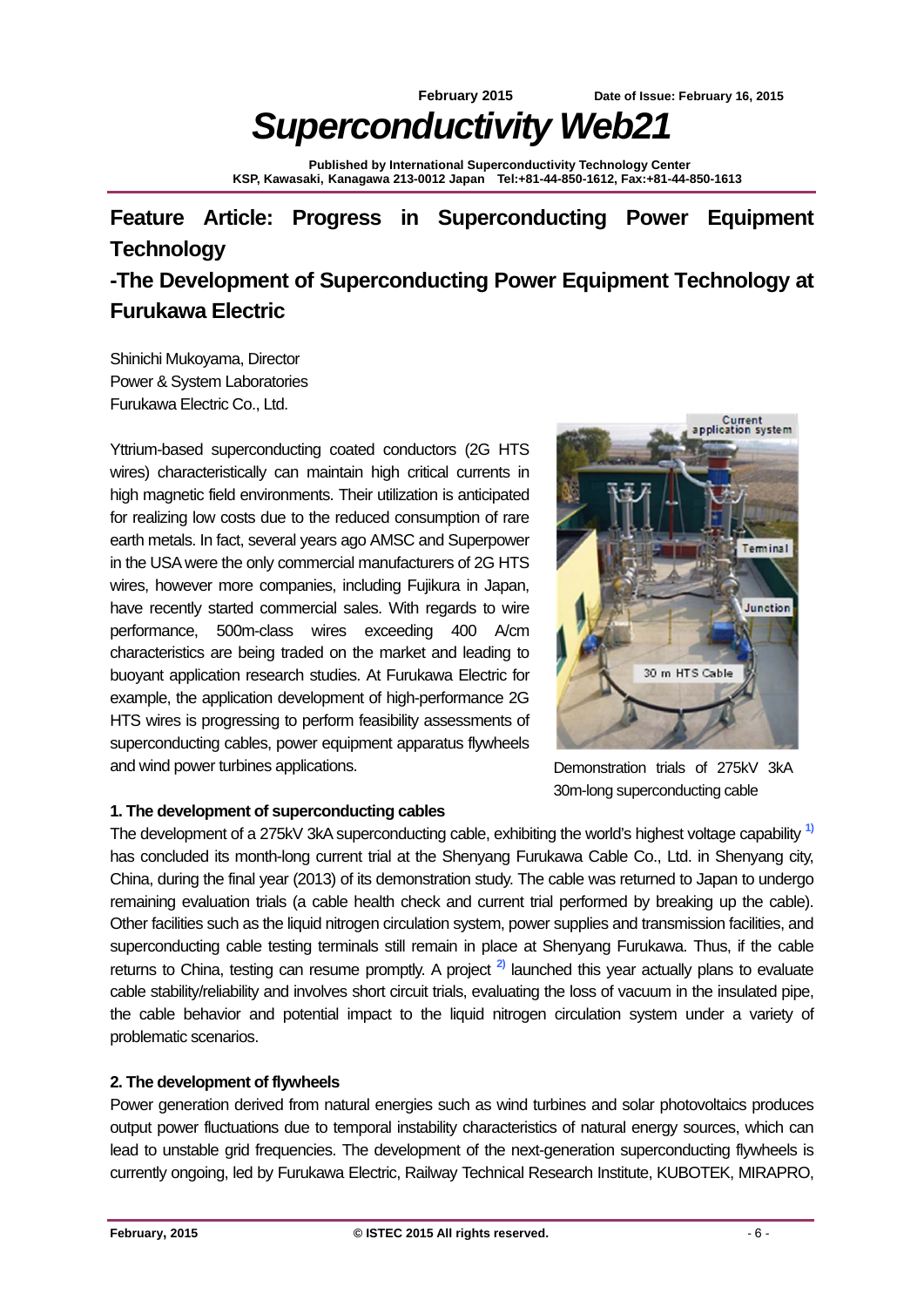**Published by International Superconductivity Technology Center KSP, Kawasaki, Kanagawa 213-0012 Japan Tel:+81-44-850-1612, Fax:+81-44-850-1613** 

and Yamanashi prefecture **3)**. This superconducting flywheel comprises of superconducting magnets fabricated from YBCO bulk superconductors and 2G HTS wires, allowing non-contact levitation of the flywheel producing high rotational speeds. This technology can thus eliminate losses due to bearing friction, which have been a weakness of flywheels until now, with no requirements of associated regular maintenance and replacement. Eventually, a rotational speed of around 6000rpm for a 10 ton-class flywheel can be realized. Project deliverables include the development of superconducting magnetic bearings and a 300 kW, 100 kWh-class flywheel energy storage systems comprising of such bearings. A finalized flywheel energy storage system will be installed at the Mount Komekura photovoltaic power plant belonging to Yamanashi Prefectural Enterprise Bureau and grid-connection demonstrations are planned later.

#### **3. The development of superconducting wind power generators**

Wind power generators are symbolic of power generation utilizing natural energy sources. The trend now is towards developing larger-scale wind turbines and increasing the numbers of offshore installations that present better wind conditions, and from the viewpoint of construction cost ratio per unit of power generated, this further reduces the cost associated with power generation. In particular, since a 10MW-class ultra large-scale wind turbine has difficulty as a ground-based installation due to its huge size an offshore installation is under investigation. Furukawa Electric, in collaborations with National Institute of Advanced Industrial Science and Technology and Mayekawa MFG, has progressively undertaken feasibility studies involving a superconducting 10MW-class ultra large-scale wind turbine **4)**. The generator rotor comprises of an iron core and a superconducting magnet fabricated from 2G HTS wires, allowing the power unit design to be compact and lightweight, which otherwise would occupy a large space within the nacelle. Future research development plans involve the fabrication of a life-size single-unit racetrack coil and cooling testing, which aims to address issues associated with a superconducting rotor, an important component for these demonstration studies.

The author believes that power equipment can be categorized as three technological applications; "power transmission", "power storage", and "power generation". Thus, "superconducting cable", "flywheel" and "wind turbine", in that order, can be promising superconducting power equipment applications, and Furukawa Electric is best placed to advance the development and realization of practical systems in collaboration with joint developers including NEDO.

Reference:

1) "Technology development of Yttrium-based superconducting power equipment" commissioned by the Energy Conservation Technology Department, NEDO (2008-2012)

2) "Demonstration studies of stability/reliability of next-generation transmission systems" promoted by the Energy Conservation Technology Department, NEDO (2014-2016)

3) "Technology development of reliable/low cost large-scale energy storage systems" promoted by the Smart Community Department, NEDO (2011-2015)

4) "R&D projects for practical applications of wind turbines: Research studies into 10 MW-class wind turbine" commissioned by the New Energy Technology Department, NEDO (2013-2014)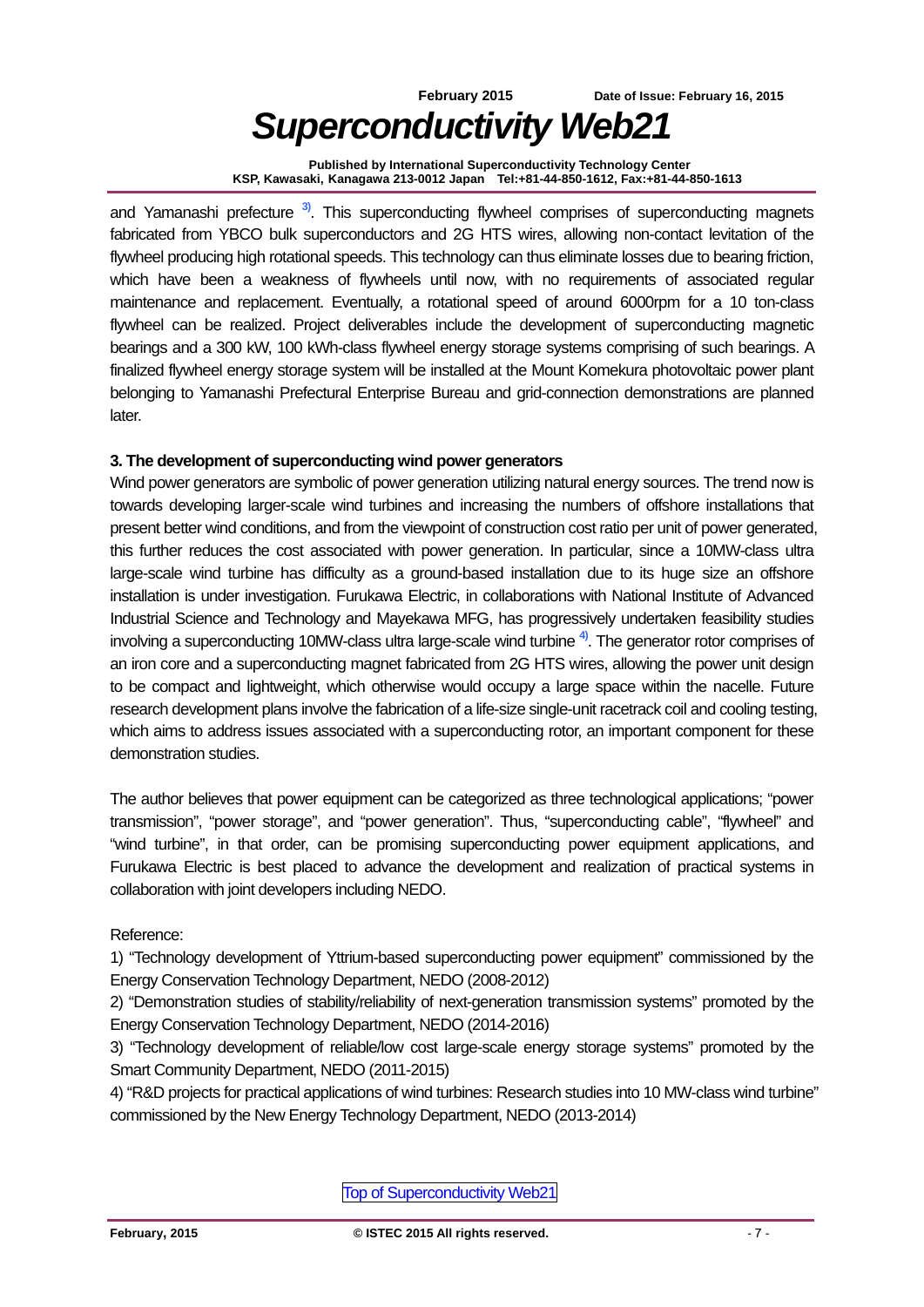**Published by International Superconductivity Technology Center KSP, Kawasaki, Kanagawa 213-0012 Japan Tel:+81-44-850-1612, Fax:+81-44-850-1613** 

### **Feature Article: Progress in Superconducting Power Equipment Technology -Progress in the Technology Development of High-current Superconducting Cables**

Takato Masuda Superconductivity Technology Department Sumitomo Electric Industries, Ltd.

Tokyo Electric Power Company, Sumitomo Electric Industries, and MAYEKAWA MFG have progressed the "High Temperature Superconducting Cable Demonstration Project", commissioned by the New Energy and Industrial Technology Development Organization (NEDO). The project commenced on 29<sup>th</sup> October 2012, and demonstrated the operational characteristics of a superconducting cable connected to an actual grid. The cable has accomplished a year-long grid operation on 25 December 2013, and realized continuous operation with no significant problematic issues reported. Thus, the stability and reliability of the superconducting cable has been successfully verified.

As part of the evaluation trials, the critical current characteristics of the cable were measured by a scheduled separation from the grid during operation. The critical currents were also measured after the trials to assess the cable characteristics. There were no measurable changes before and after grid connection. Measurements of partial electrical discharge were taken randomly during the operational period and with no signal detected thereby validating the favorable electrical insulating characteristics throughout.

Thermal data characteristics of the cable have been collected over four seasons. In direct sunshine the surface temperature of the exposed parts on the ground increased significantly, which then tended to produce increases in heat leakage. It was confirmed that a light-shielding coating applied to the parts exposed to direct sunlight was effective. The cable terminal area having a large surface area was more prone to vacuum degradation due to outgassing during increases in temperature. The situation was however addressed by drawing a vacuum along the way.

The cable operational characteristics proved favorable during grid connection and the results verified normal operation throughout. Now, our research team plans to investigate the cable characteristics under a number of scenarios involving incidents at grids, which can potentially occur when the cable is operated for the long term in practical transmission lines. Thus, superconducting cable reliability and recovery measures during incidents are currently being investigated under a new NEDO project entitled, "Demonstration studies of the stability/reliability of next-generation transmission system," which launched in July last year. As part of this project, Sumitomo Electric plans to investigate the superconducting cable behavior under various scenarios including short-circuit faults, ground faults, extensive damage etc, together with verification tests to determine effects to ancillaries, as well as explore incident-recovery measures. The author will continue his efforts towards the realization of practical superconducting cables.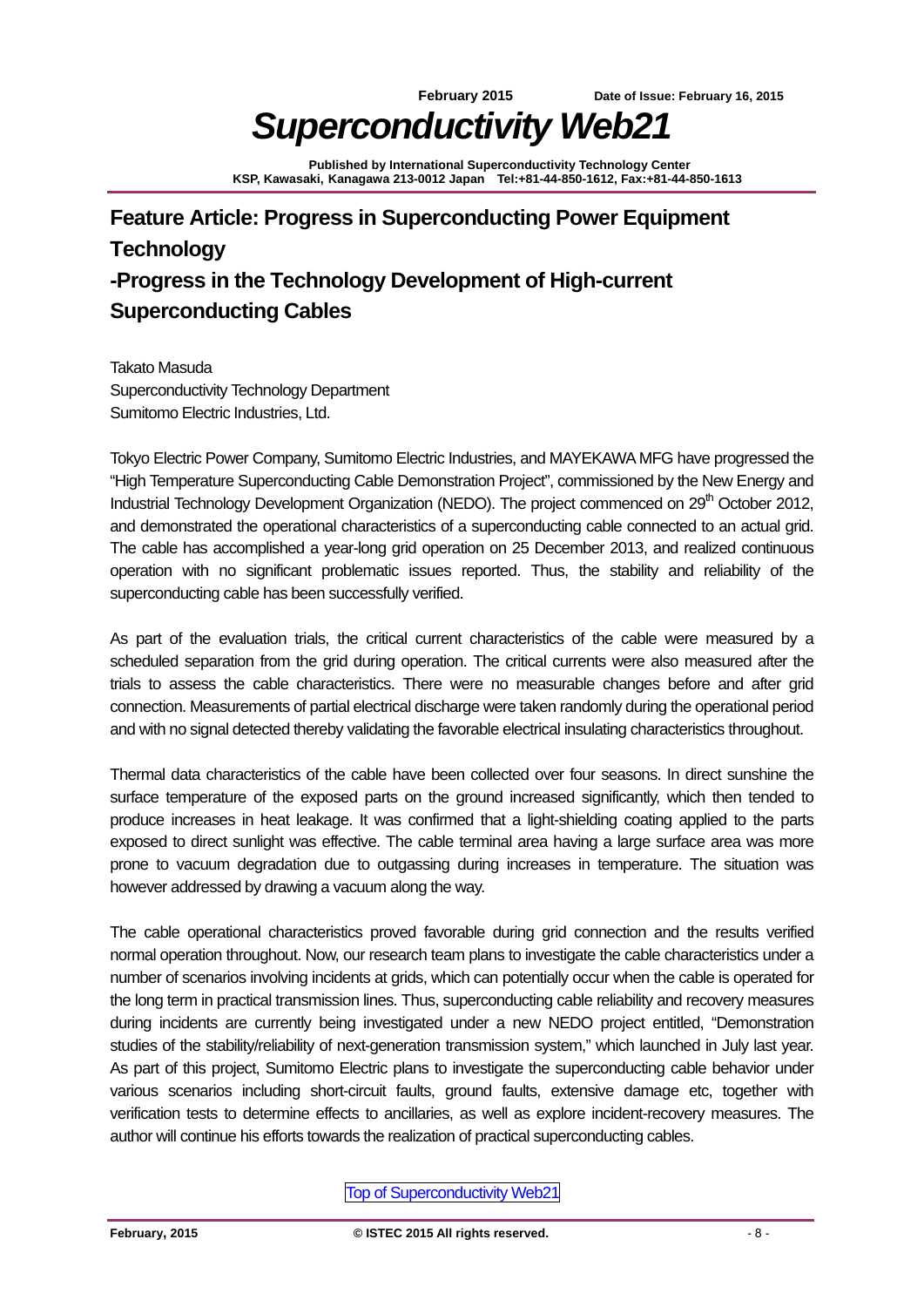**Published by International Superconductivity Technology Center KSP, Kawasaki, Kanagawa 213-0012 Japan Tel:+81-44-850-1612, Fax:+81-44-850-1613** 

## **Feature Article: Progress in Superconducting Power Equipment Technology -Cable-related Technology-66kV 5kA-class Yttrium-based High Temperature Superconducting Cable**

Kazuo Watanabe, Executive Research Scientist Superconductor Business Development Department New Business Development Center Fujikura Ltd.

Fujikura's technology related to high-temperature superconducting cable is introduced herewith. Fujikura has intensively developed Y-based coated conductors, employing its own Ion Beam Assisted Deposition (IBAD) and Pulsed Lase Deposition (PLD) techniques for their fabrication. An appearance of a Y-based coated conductor is shown in Figure 1, with Table 1 listing the typical examples of wire products line-ups. Currently, the critical currents (*Ic*) of standard products measured at liquid nitrogen (77 K) are over 500 A per 10mm-width (over 250 A per 5 mm-width). IBAD-PLD fabricated wires exhibiting high *Ic* characteristics of 600 A/cm-w (@77 K,s.f.) were manufactured as cables for the first time under a NEDO project (April 2012– February 2013), which successfully demonstrated the high current/low AC loss characteristics as anticipated. Figure 2 shows the configuration of a 66 kV 5 kA-class Y-based superconducting cable that was designed and fabricated. Conductors and shield wires are all 4mm in width and exhibit high *Ic* characteristics of 240 A/4mm-w(@77 K, s.f.). Figure 3 shows the entire view of the facilities used for the current loading test. A demonstration cable system approximately 22 m-long, having terminal joints and cooling testing facilities was constructed at the Fujikura Sakura Plant to verify AC transmission characteristics. The results from the test confirmed the current properties as designed, with around 98 % of the current being induced in the superconducting shield layer during current loading test. Also, at liquid nitrogen temperatures of 77 K it was established that the AC loss at 5000 A was sufficiently low compared to the targeted value of 2.0 W/m (@5kArms). At 67 K, a reduction of half the targeted loss value was also realized.



Table 1 Product line-ups of Y-based superconducting coated conductors

| Model No    | Wire-<br>width | Thickness | Metal<br>substrate | Cu<br>stabilizer<br>layer | Critical<br>current(A) |
|-------------|----------------|-----------|--------------------|---------------------------|------------------------|
|             | (mm)           | (mm)      | $(\mu m)$          | $(\mu m)$                 | (Q77K,<br>$s.f.$ )     |
| YSC-        | 5              | 0.16      | 75                 | 75                        | > 250                  |
| <b>SC05</b> |                | 0.21      | 100                | 100                       | > 250                  |
| FYSC-       | 10             | 0.16      | 75                 | 75                        | > 500                  |
| <b>SC10</b> |                | 0.21      | 100                | 100                       | > 500                  |

Fig. 1 Appearance of a Y-based coated conductor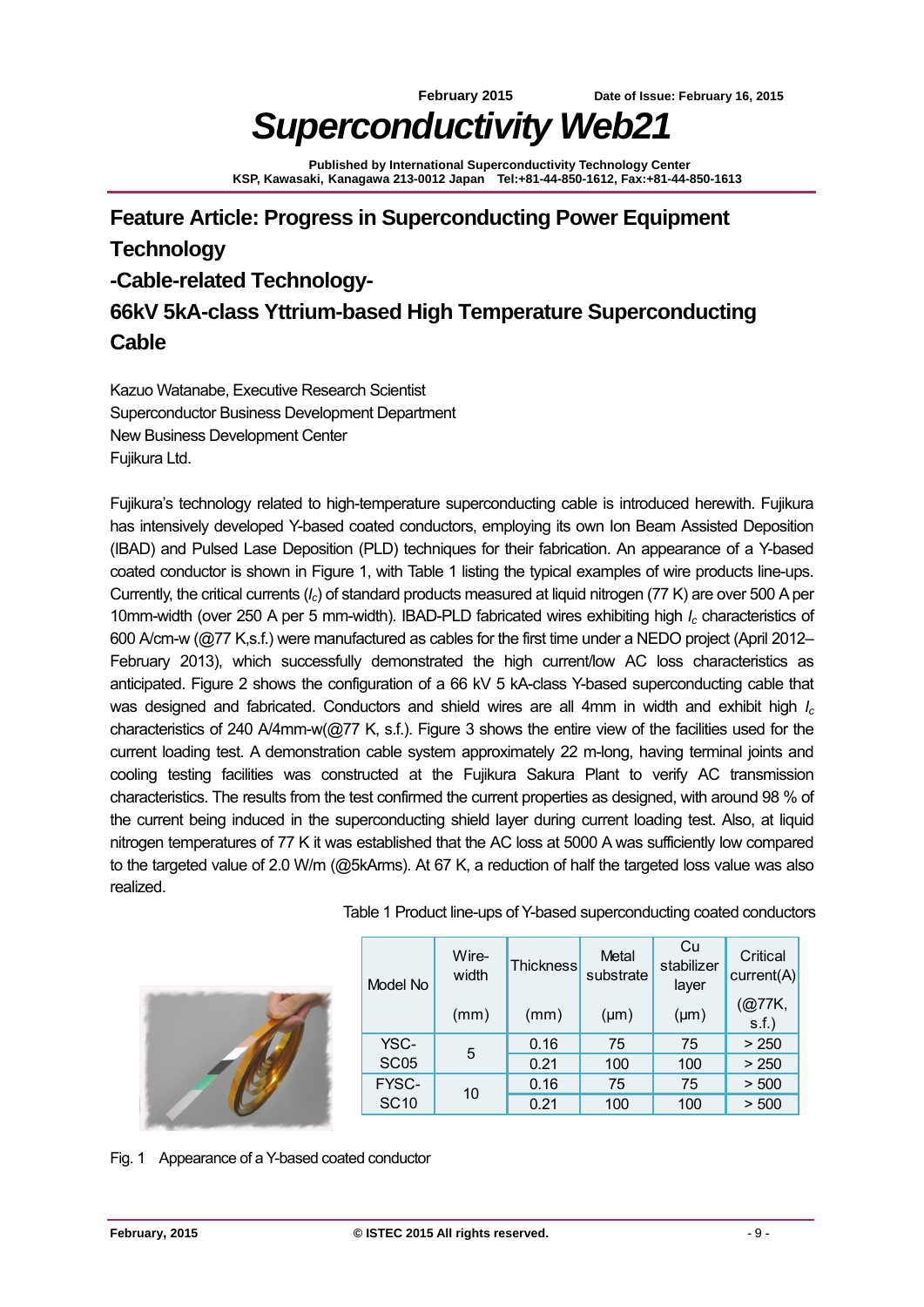**Published by International Superconductivity Technology Center KSP, Kawasaki, Kanagawa 213-0012 Japan Tel:+81-44-850-1612, Fax:+81-44-850-1613** 

| <b>Items</b>                    | Specifications                          |  |
|---------------------------------|-----------------------------------------|--|
| Former                          | Copper wires<br>20mm $\phi$             |  |
| Superconductive layer           | 4-layer, all 4mm-width wires            |  |
| $(lc=14 kA)$                    | $lc = 240$ A/4 mm-wide(77 K,s.f.)       |  |
| <b>Insulation layer</b>         | Craft papers (6mm-thickness)            |  |
| Superconductive shielding layer | 2-layer, all 4mm-width wires            |  |
| $(lc=12.7 kA)$                  | $lc = 240$ A/4 mm-wide(77 K,s.f.)       |  |
| Copper shield layer             | Copper tapes, 44 mm $\phi$              |  |
| Protection layer                | Non-woven fabric tapes, 45 mm $\phi$    |  |
| Thermal insulation pipe         | Double stainless steel corrugated pipes |  |
|                                 | Vacuum thermal insulating method        |  |
| Anticorrosion layer             | РE<br>114mm $\phi$                      |  |

Fig. 2 Appearance and structural dimensions of Y-based superconducting cable



Fig. 3 Current loading test line for superconducting cable

As mentioned above, the targeted high current/low loss characteristics at liquid nitrogen temperatures of 77K were successfully realized for the first time and are suitable for practical use. It was also possible to not only verify the possibilities to reduce loss by reducing load factors associated with high *Ic* but also regulate the temperature parameters for designing a cooling system applicable for practical transmission lines. In the future, the author anticipates that with the advantageous outcomes achieved superconducting cable attributes including low voltage high currents (large capacity) and low loss will be further enhanced, eventually leading to a compact cable system.

This research was undertaken as part of the "Technology Development of Yttrium-based Superconducting Power Equipment", commissioned by the New Energy and Industrial Technology Development Organization (NEDO).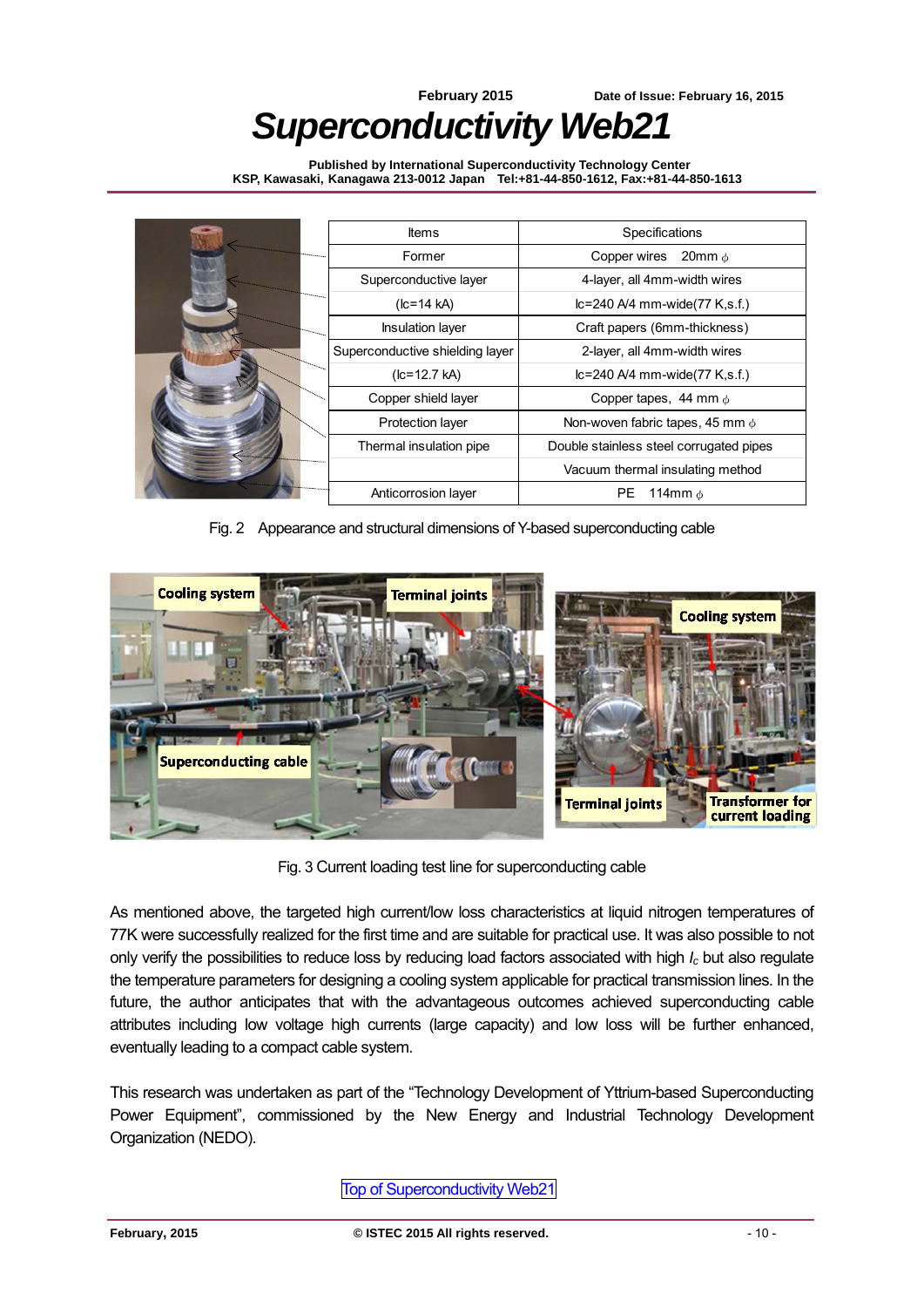**Published by International Superconductivity Technology Center KSP, Kawasaki, Kanagawa 213-0012 Japan Tel:+81-44-850-1612, Fax:+81-44-850-1613** 

### **Feature Article: Progress in Superconducting Power Equipment Technology -Long-term Demonstration Results of High-temperature Superconducting Cables**

Osamu Maruyama, Superconductivity Technology Group, R&D Center Tokyo Electric Power Company

#### **1. Project Outline**

Tokyo Electric Power Company (TEPCO), Sumitomo Electric Industries and Mayekawa MFG were involved in a project entitled, "High-temperature Superconducting (HTS) Cable Demonstration Project in the grid," commissioned by the New Energy and Industrial Technology Development Organization (NEDO), for the period 2007-2013. A 66 kV and 240 m-long HTS cable system was constructed at Asahi substation of TEPCO and was connected to a real grid for the first time in Japan. This project aims were to establish the operational performance of the entire system technology including design, construction, operation, maintenance. The following is the results acquired from the long-term in-grid operation.

#### **2. Results from long-term in-grid operation**

Figure 1 shows the loading current and liquid nitrogen (LN<sub>2</sub>) characteristics of the HTS cable system during the 400-days operation. Table 1 shows the operation results of the HTS cable. Twice of regular maintenances were undertaken to evaluate the performance reliability of the HTS cable while the HTS cable was separated from the grid.

Excluding this period, around 400-days of in-grid operation had been realized without critical failures, thus confirming the continuous and stable operation. The system also remained stable against the suddenly fluctuating current by network switching. The operation kicked off with the temperature of  $LN<sub>2</sub>$  at the cable inlet controlled within a range of 69  $\pm$ 1 K. Then, the temperature was increased to 79 ±1 K to verify the stability at higher  $LN<sub>2</sub>$  temperature operation. After in-grid operation, residual performance tests were undertaken



Fig. 1 Loading current and  $LN<sub>2</sub>$  characteristics of the cable system

and no degradation of critical current and electrical insulation characteristics was confirmed. It was confirmed that keeping high vacuum of cryostat-pipe for a long time and improvement of refrigerator performance such as capacity and efficient were necessary for practical use of HTS cable system.